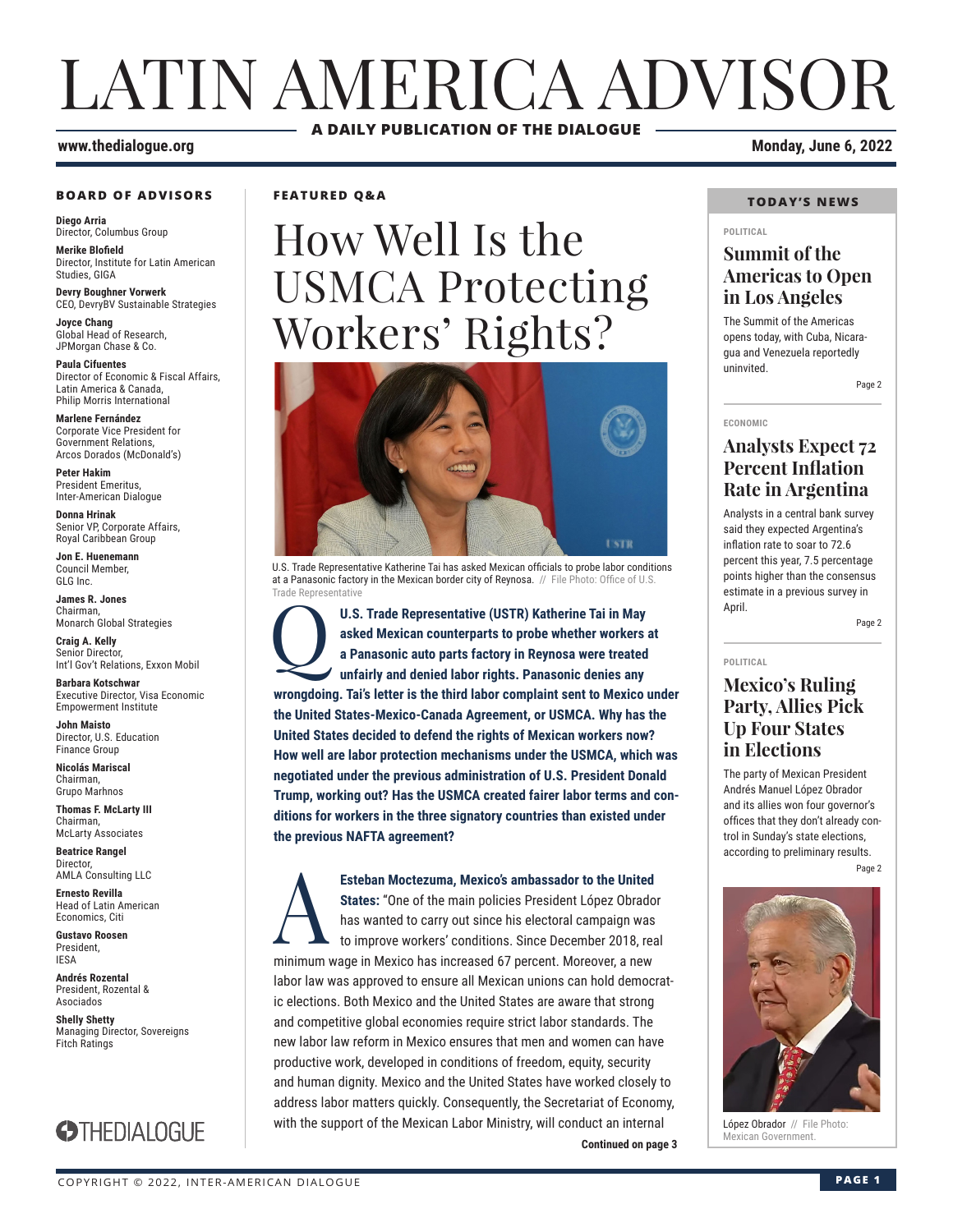### **POLITICAL NEWS**

## Summit Opens Today as Cuba, Nicaragua, Venezuela Excluded

The Summit of the Americas opens today in Los Angeles, marking the first time since 1994 that the United States has hosted the gathering of Western Hemisphere leaders. The summit's guest list threatens to overshadow discussions, however, as the United States reportedly has not invited Cuba, Nicaragua and Venezuela, a move that may lead other leaders in the region to skip the event. The administration of U.S. President Joe Biden has decided to exclude the three countries from the summit, people familiar with the matter told Reuters. Leaders including Mexican President Andrés Manuel López Obrador and Bolivian President have said they will skip the summit if the United States excludes any countries from the region. U.S. officials have said concerns over human rights and a lack of democracy in Cuba, Nicaragua and Venezuela led to the decision not to extend invitations to those countries, an unnamed source based in Washington told Reuters. U.S. officials had previously indicated that Venezuela and Nicaragua would be left off the guest list, though a final decision on whether to invite Cuba revolved around whether to invite a representative who is lower ranking than President Miguel Díaz-Canel, the wire service reported, citing U.S. officials. The possibility was discussed as a way to placate López Obrador, a source told Reuters. Last month, Díaz-Canel said he would skip the summit, even if invited. The United States has invited Cuban civil society activists to participate. Rather than inviting Venezuelan President Nicolás Maduro, the United States is considering a way that opposition Juan Guaidó might participate, the wire service reported. Guaidó has international recognition, including from the United States, as Venezuela's legitimate president. Nicaraguan President Daniel Ortega was left off the invitation list following his government's pursuit and imprisonment of several opposition leaders and his re-election last

November in a vote internationally seen as a sham. "While not inviting authoritarian regimes to a summit of hemispheric democracies is the right decision—especially given the backdrop of Russia's invasion of Ukraine—it puts even more pressure on the Los Angeles meeting to demonstrate the relevance of the summit process itself," Peter DeShazo, former U.S. deputy assistant secretary of state for Western Hemisphere affairs, told the Advisor in a **[Q&A](https://www.thedialogue.org/wp-content/uploads/2022/05/LAA220510.pdf)** published May 10. "That requires agreement on concrete steps to counter social and economic inequality, promote green energy, handle the issue of migration and improve democratic governance," he added.

## Mexico's Ruling Party, Allies Win Governor's Offices

The Morena party of Mexican President Andrés Manuel López Obrador and party allies were projected to win four of the six governor's offices that they didn't already control in state elections on Sunday, Bloomberg News reported. Morena and allied parties appeared to have won the gubernatorial elections in the states of Oaxaca, Quintana Roo, Hidalgo and Tamaulipas, according to a rapid count by Mexico's electoral institute. Opposition parties including the National Action Party and the Institutional Revolutionary Party, were projected to win in Durango and Aguascalientes states.

### **ECONOMIC NEWS**

### Analysts Expect 72% Inflation Rate This Year in Argentina

In a central bank survey released Friday, analysts estimated that Argentina's level of inflation will rise this year to 72.6 percent, 7.5 percentage points higher than April's estimate, Reuters reported. The group of analysts also estimated that last month's inflation stood

### **NEWS BRIEFS**

### **Colombian Authorities Arrest Five in Paraguayan Prosecutor's Killing**

Colombian authorities have arrested five people in connection with last month's killing of a Paraguayan prosecutor who pursued organized crime cases, Colombian President Iván Duque said Friday, Reuters reported. The prosecutor, Marcelo Pecci, was fatally shot May 10 on a beach on the island of Baru as he honeymooned with his new wife. The five suspects were arrested in Medellín, said Attorney General Francisco Barbosa.

### **At Least Nine Killed in Colombia Coal Mine Blast, Six Still Missing**

Nine people were killed following an explosion in a coal mine in the northeastern Colombian town of El Zulia, the National Mining Agency said Saturday, Agence France-Presse reported. The explosion happened a week ago, and six coal miners are still unaccounted for. Approximately 70 rescuers are trying to find and save the victims. Almost 90 percent of the coal mine collapsed following the explosion, which was reportedly caused by a buildup of gases that led to a fire.

### **Brazil's Lula, Wife Test Positive for Covid-19, Report No Symptoms**

Former Brazilian President Luiz Inácio Lula da Silva said on his Twitter account that he and his new wife, Rosângela da Silva, on Sunday tested positive for Covid-19, Reuters reported. Lula, who is leading in the polls ahead of Brazil's October presidential election, said he has no symptoms and will remain in isolation with his wife for the next few days. Polls are showing that his lead over incumbent President Jair Bolsonaro is increasing, and that he has 48 percent of voters supporting him, according to a Datafolha poll.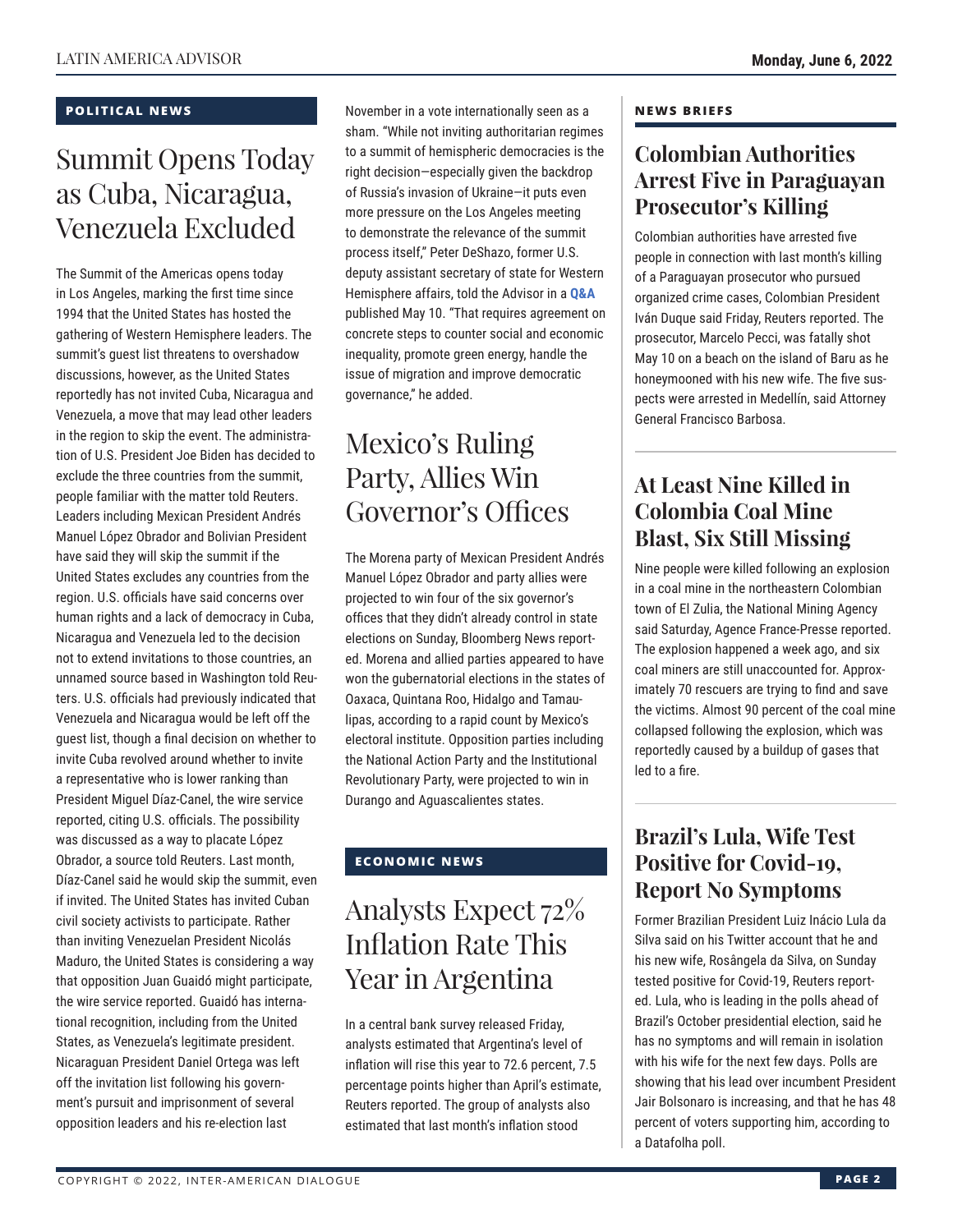at 5.2 percent, and they cut their economic growth projection for this year to 3.3 percent. In the survey, analysts also said they expected Argentina's average nominal exchange rate to reach 157.97 pesos per dollar by December. The poll, which was conducted over several days, surveyed 41 analysts.

### **BUSINESS NEWS**

### U.S. Will Allow Eni, Repsol to Ship Venezuelan Oil

The U.S. State Department is allowing Italian-owned Eni and Spanish Repsol, two oil companies with joint ventures with Venezuelan state oil company PDVSA, to resume their shipments of Venezuelan oil to Europe as soon as next month, according to five unnamed individuals familiar with the matter, Reuters reported today. The Biden administration's objective for the decision is to aid Europe in cutting its dependence on Russian crude, as well as redirecting some Venezuelan cargo away from China. Eni and Repsol will be able to count the crude cargoes toward late dividends and unpaid debts, and a key U.S. condition is that the oil received "has to go to Europe. It cannot be resold elsewhere," according to one of Reuters' sources. Last month, the Biden administration renewed oil major Chevron's license to operate in Venezuela through the end of November under the same terms that the company has had there since 2020. The license allows the company to conduct "transactions and activities necessary for safety or the preservation of assets in Venezuela," the wire service reported. In a **[Q&A](https://www.thedialogue.org/wp-content/uploads/2022/05/LAA220527.pdf)** published May 27, U.S. Senator Marco Rubio (R-Fla.), told the Advisor that the Biden administration should not relax sanctions on Venezuela. "Time after time, the narco-regime has exploited the use of negotiations to maintain its illegitimate grip on power as well as to divide and further damage the opposition—all while perpetuating the Venezuelan people's agony and without providing any guarantees to hold free and fair elections," said Rubio.

#### **FEATURED Q&A / Continued from page 1**

review to determine whether employees at the Panasonic auto parts facility in Reynosa are being denied the right of freedom of association and collective bargaining under the USMCA. If applicable, Mexico will negotiate a remediation plan with the United States. Mexico and the United States are aware that they need to guarantee that all workers' rights are safeguarded, as enforcing the USMCA labor standards is a core pillar of the bilateral worker-centered trade policy and a priority for the Mexican government. The USMCA contains the strongest and most far-reaching and progressive labor provisions of any trade agreement. USMCA's labor obligations are fully enforceable. Likewise, the Rapid Response Labor Mechanism allows Mexico, Canada and the United States to take enforcement actions on a case-by-case basis against companies in case they fail to comply with domestic freedom of association and collective bargaining laws. The USMCA sets unparalleled goals and binding commitments to respect international instruments of labor rights and to not lower labor standards to attract trade and investments."

Lucinda Vargas, research<br> **Explore the Center for Bc**<br> **Economic Development at**<br>
Mexico State University: "<br>
the ototed sim of acrosments such as **fellow at the Center for Border Economic Development at New Mexico State University:** "While the stated aim of agreements such as the USMCA and NAFTA is trade and investment liberalization, they both still address labor rights. NAFTA did it through a side agreement on labor cooperation. By contrast, the USMCA has a specific labor chapter within the agreement, which includes an annex on 'Worker Representation in Collective Bargaining in Mexico.' This provision, absent from the NAFTA labor side agreement, binds Mexico to ensure that companies in Mexico engaged in trade follow the same labor principles on freedom of association and collective bargaining followed by U.S. and Canadian companies. Moreover, a layer of enforcement is added via the Rapid

Response Labor Mechanism (RRLM), but the test is in its application. USTR Tai has demonstrated the RRLM works as successfully applied in two cases. Rather than face sanctions of fees and potential export restrictions, the companies in both cases succumbed and took action to ensure their workers' rights of freedom of association and collective bargaining. The Panasonic case may be headed for the same result. These are victories for the Mexican worker employed by companies that export to the United States and Canada. They are also victories for U.S. labor unions wanting a tougher stance on U.S.-trade-related companies in Mexico. What about Mexican workers outside trade-related businesses? While Mexico's 2019 labor reform aims to guarantee the same rights to all workers in the country, absent international oversight, and no direct RRLM-equivalent measure to secure enforcement of such rights, it is to be seen if Mexican labor authorities will follow the example of USTR Tai."

### **Tequila Brooks, attorney and<br>
former labor law advisor to the North American Commission<br>
Labor Cooperation Secretaria former labor law advisor to the North American Commission on Labor Cooperation Secretariat:**

"USTR Katherine Tai's enforcement of Mexican labor rights under the USMCA's Rapid Response Labor Mechanism (RRLM) reflects the current administration's commitment to a worker-centered trade policy. The goal of this policy is to ensure 'worker representation in trade policy in the United States and in multilateral organizations'—including the World Trade Organization—and enforcement of all U.S. trade rules, especially labor rules. Ambassador Tai's predecessor, Robert Lighthizer, consulted extensively with U.S. labor groups when he negotiated the USMCA. The trade accord would not have received congressional approval without strong labor provisions after the House flipped Democratic in 2018. House Democrats and U.S. labor groups pushed hard for strong labor provisions in the USMCA that required fast action **Continued on page 4**